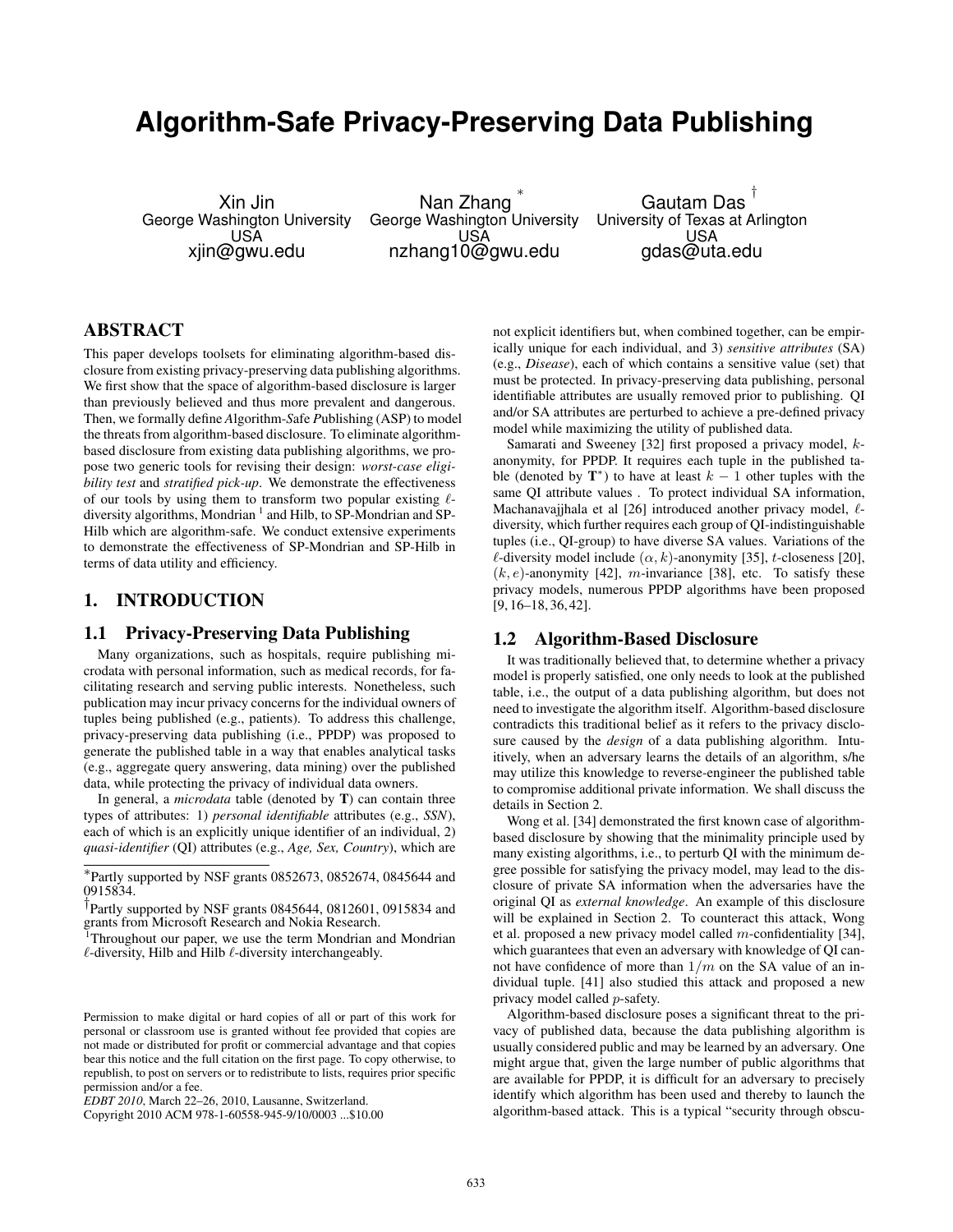rity" argument which counts on the secrecy of an algorithm to ensure the security of its output. However, such arguments have been repeatedly argued against and aborted in the literature of security and cryptography. As the Kerckhoff's principle [13] in cryptography states, "The cipher method must not be required to be secret, and it must be able to fall into the hands of the enemy without inconvenience." Similarly, we argue that, to design an effective algorithm for privacy-preserving data publishing, one must eliminate algorithm-based disclosure.

To address algorithm-based disclosure, the existing work defined new privacy models such as  $m$ -confidentiality [34] and  $p$ -safety [41] which by definition require safety against algorithm disclosure. In addition, some recently proposed privacy models such as differential privacy [7] are also by definition immune from algorithmbased disclosure. While defining these new privacy models and developing their corresponding new algorithms provides a clean solution for eliminating algorithm-based disclosure, limiting the investigation of algorithm-based disclosure to this realm has a number of problems.

First, the state-of-the-art PPDP calls for a proper understanding of the scope of algorithm-based disclosure for the existing data publishing algorithms. Currently, unless a data publishing algorithm is designed for an inherently algorithm-disclosure-safe privacy model such as differential privacy, it is unclear how to determine whether the algorithm is vulnerable to algorithm-based disclosure. Meanwhile, there are considerable ongoing efforts [15, 25] on developing data publishing algorithms for popular privacy models such as  $\ell$ -diversity which do not provide such definition-inherent guarantee against algorithm-based disclosure. To enable the safe deployment of these algorithms in practice, it is important to understand whether and how algorithm-based disclosure may occur for a given data publishing algorithm.

Furthermore, the wide prevalence of data publishing algorithms call for a generic method that can revise the design of a given existing algorithm for eliminating algorithm-based disclosure. In the literature, for popular privacy models such as  $\ell$ -diversity, there have been not only a myriad of algorithms for publishing tabular data, but also numerous others that publish application-specific data such as location [24], social network [23], and transaction information [40]. Instead of recreating algorithms for all these applications, We argue that a more cost-effective way is to develop a generic method that eliminates algorithm-based disclosure from the existing algorithms.

# 1.3 Outlines of Our Results

In this paper, we attack the problem of algorithm-based disclosure from a novel algorithmic angle. In particular, we first illustrate the challenge of identifying algorithm-based disclosure by demonstrating that the space of such disclosure is substantially larger than previously recognized. Then, we provide an exploratory tool for testing whether a given data publishing algorithm may lead to algorithmbased disclosure. Finally, we develop two methods, *worst-case eligibility test* and *stratified pick-up*, to revise the design of existing data publishing algorithms such that algorithm-based disclosure can be eliminated while a high level of utility is retained for the published table.

Our detailed results can be stated as follows:

First, we find that the space of algorithm-based disclosure is much broader than previously discovered. While the previous work identifies algorithm-based disclosure when an adversary holds external knowledge about the QI attributes, we find that other forms of external knowledge, such as the distribution of SA values and/or certain negative association rules [21] can also give rise to algorithm-based disclosure. Our further investigation even eliminates the dependency of algorithm-based disclosure on external knowledge, that is, we find algorithm-based disclosure can happen at the occasion when the adversary holds no external knowledge about the published data. To this end, we find that MASK [34], originally proposed to eliminate the previously discovered algorithm-based disclosure, actually suffers from another type of algorithm-based disclosure we discover in the paper.

Second, we propose an exploratory tool for checking whether a given data publishing algorithm is vulnerable to algorithmbased disclosure. In order to do so, we first introduce *Algorithm-Safe data Publishing* (ASP), a model that formally defines algorithmbased disclosure as the difference between two random worlds: a *naive* one where every possible mapping between an original table and the published table is equally likely unless such a mapping violates an adversary's external knowledge, and a *smart* one where the mapping must also follow the data publishing algorithm. An algorithm satisfies ASP iff it always maintains equivalence between these two worlds.

We derive two necessary conditions of ASP which are then used to identify the vulnerability of several existing data publishing algorithms. We also derive a sufficient condition for ASP which is used to prove the immunity of several other algorithms to algorithmbased disclosure. We refer to this sufficient condition as the *simulatable publishing* design paradigm. Intuitively, simulatable publishing requires the published QI to be conditionally independent of the original SA given the original QI and the published SA as prior knowledge. In other words, no unpublished QI-SA correlation information is used for generating the published table. The combination of these necessary and sufficient conditions forms an exploratory tool for checking whether a given data publishing algorithm is vulnerable to algorithm-based disclosure.

Finally, we develop two tools, worst-case eligibility test and stratified pick-up, for revising the design of existing algorithms to follow the simulatable publishing paradigm. The first tool is designed to amend the most common violation of ASP found in existing algorithms - the QI-grouping strategy - and make it adhere to the simulatable publishing paradigm. To demonstrate its effectiveness, we apply worst-case eligibility test to revise two well-known data publishing algorithms, Mondrian [17] and Hilb [9]  $\ell$ -diversity algorithms, and prove that the revised algorithms satisfy ASP. The second tool is designed to improve the utility of published data without violating the simulatable publishing paradigm. In particular, it uses an anatomy-like [36] technique to minimize the number of tuples in each published QI-group. To demonstrate its effectiveness, we apply stratified pick-up on top of the first-tool output of Mondrian and Hilb to produce SP-Mondrian and SP-Hilb, respectively, and find that they provide almost equal or even better utility than the original Mondrian and Hilb algorithms, respectively.

We validate the theoretical results and evaluate the effectiveness of our algorithms by a comprehensive set of experiments on the real-world dataset. To demonstrate the effectiveness of our simulatable publishing paradigm, we evaluate the utility of SP-Mondrian and SP-Hilb and compare them against various existing  $\ell$ -diversity algorithms. Experimental results show that while eliminating algorithm-based disclosure, our algorithms remain efficient and achieve almost equal (SP-Hilb) or significantly better (SP-Mondrian) data utility than the existing algorithms.

The rest of the paper is organized as follows. Section 2 shows motivating examples for algorithm-based disclosure. Section 3 introduces background and notations used in the paper. Section 4 formally defines ASP. Section 5 derives two necessary conditions and one sufficient condition for ASP, and verifies the vulnerability of existing algorithms. Section 6 gives two generic tools, and adapts two existing algorithms via these tools to eliminate algorithm-based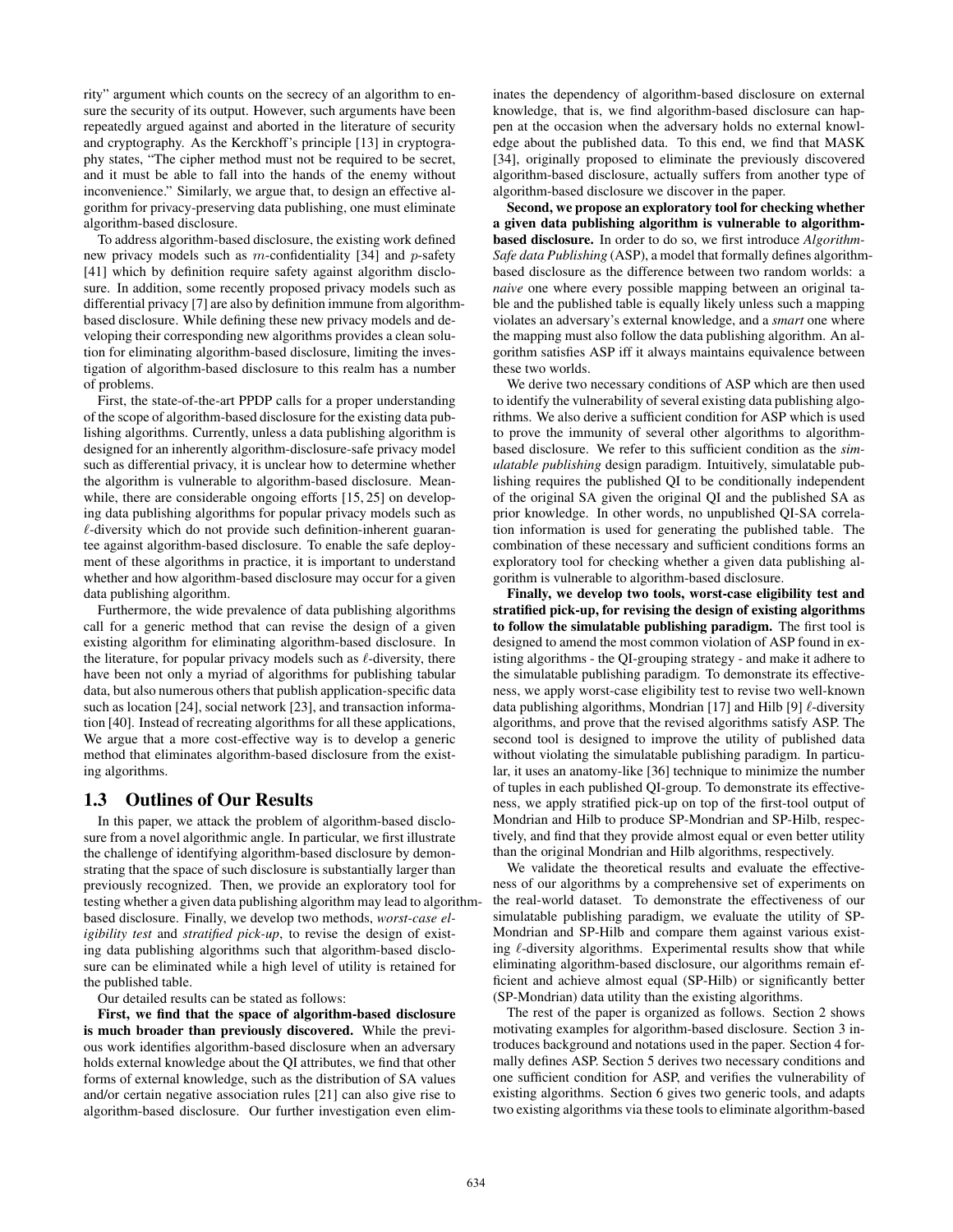Table 1: An example of algorithm-based disclosure in  $\ell$ -diversity algorithm

| (a) microdata |       |                |  |            | (b) 2-diversity table (c) external knowledge (d) $(1M, 1AIDS)$ (e) $(3M, 2AIDS)$ (f) $(2M, 0AIDS)$ (g) $(2M, 1AIDS)$ |  |          |   |  |            |                |            |                |            |                |                |                |
|---------------|-------|----------------|--|------------|----------------------------------------------------------------------------------------------------------------------|--|----------|---|--|------------|----------------|------------|----------------|------------|----------------|----------------|----------------|
| row#          | . Sex | <b>Disease</b> |  | <b>Sex</b> | <b>Disease</b>                                                                                                       |  | Name Sex |   |  | <b>Sex</b> | <b>Disease</b> | <b>Sex</b> | <b>Disease</b> | <b>Sex</b> | <b>Disease</b> | <b>Sex</b>     | <b>Disease</b> |
|               |       | gastritis      |  |            | gastritis                                                                                                            |  | Amv      | E |  |            | gastritis      |            | gastritis      |            | gastritis      |                | gastritis      |
|               |       | heart disease  |  | F          | heart disease                                                                                                        |  | Eva      | Е |  |            | heart disease  | F          | heart disease  |            | heart disease  |                | heart disease  |
|               |       | cancer         |  | 永          | cancer                                                                                                               |  | Grace    |   |  |            | cancer         | 永          | cancer         |            | <b>AIDS</b>    |                | cancer         |
|               | -     | diabetes       |  | 永          | diabetes                                                                                                             |  | Helen    |   |  | Ē          | <b>AIDS</b>    | 水          | <b>AIDS</b>    |            | <b>AIDS</b>    | $\blacksquare$ | <b>AIDS</b>    |
|               | M     | <b>AIDS</b>    |  | 冰          | <b>AIDS</b>                                                                                                          |  | Jack     | M |  |            | diabetes       | M          | diabetes       | М          | cancer         | M              | diabetes       |
|               | M     | <b>AIDS</b>    |  | 冰          | <b>AIDS</b>                                                                                                          |  | Tom      | M |  |            | <b>AIDS</b>    | M          | <b>AIDS</b>    | М          | diabetes       |                | <b>AIDS</b>    |

Table 2: An example of algorithm-based disclosure in MASK algorithm

| (a) microdata  |     |     |                |                |  |                                       |            |         | (b) k-anonymity table $(k = 4)$ | (c) <i>m</i> -confidentiality ( $m = 2$ ) |            |         |                |  |
|----------------|-----|-----|----------------|----------------|--|---------------------------------------|------------|---------|---------------------------------|-------------------------------------------|------------|---------|----------------|--|
| row $#$        | Age | Sex | <b>Country</b> | <b>Disease</b> |  | Age                                   | <b>Sex</b> | Country | <b>Disease</b>                  | Age                                       | <b>Sex</b> | Country | <b>Disease</b> |  |
|                | 46  | F   | Mexico         | cancer         |  | 49<br>[32<br>$\overline{\phantom{a}}$ | F          | Mexico  | cancer                          | 49<br>[32<br>$\overline{\phantom{a}}$     | F          | Mexico  | cancer         |  |
|                | 49  | F   | Mexico         | heart disease  |  | $[32 - 49]$                           | F          | Mexico  | heart disease                   | $[32 - 49]$                               | F          | Mexico  | heart disease  |  |
|                | 32  | F   | Mexico         | heart disease  |  | $[32 - 49]$                           | F          | Mexico  | heart disease                   | $[32 - 49]$                               |            | Mexico  | heart disease  |  |
| $\overline{4}$ | 35  | F   | Mexico         | <b>AIDS</b>    |  | $[32 - 49]$                           | F          | Mexico  | <b>AIDS</b>                     | $[32 - 49]$                               | F          | Mexico  | <b>AIDS</b>    |  |
|                | 24  | F   | Japan          | <b>AIDS</b>    |  | $[24 - 38]$                           |            | Japan   | <b>AIDS</b>                     | $-38$<br>[24                              | 永          | Japan   | cancer         |  |
| 6              | 38  | F   | Japan          | <b>AIDS</b>    |  | $[24 - 38]$                           | 永          | Japan   | <b>AIDS</b>                     | $-38$<br>[24                              | 永          | Japan   | cancer         |  |
|                | 25  | M   | Japan          | <b>AIDS</b>    |  | $[24 - 38]$                           | *          | Japan   | <b>AIDS</b>                     | $[24 - 38]$                               | 永          | Japan   | heart disease  |  |
| 8 (Tom)        | 37  | M   | Japan          | <b>AIDS</b>    |  | $[24 - 38]$                           | 永          | Japan   | <b>AIDS</b>                     | $[24 - 38]$                               | 永          | Japan   | <b>AIDS</b>    |  |

 $\overline{a}$  k-anonymity table (k  $\overline{a}$ )

disclosure. We conduct experiments in Section 7, review the related works in Section 8, and conclude in Section 9.

# 2. MOTIVATING EXAMPLES

 $(4)$  microdatata

 $(2)$  microbata

This section describes two motivating examples of algorithmbased disclosure. We consider two adversaries: "*n*aive" *N*ash and "*s*mart" *S*am throughout the paper. Both of them hold the same external knowledge and observe the same published table. The only difference is that "naive" Nash does not know the data publishing algorithm, whereas "smart" Sam does. Both Nash and Sam want to compromise whether their friend Tom, a 37-year-old male from Japan, has AIDS or not.

For the ease of discussion, we follow the same SA settings as [29, 34]: infectious disease {AIDS} is sensitive, while noninfectious diseases {cancer, diabetes, gastritis, heart disease} are nonsensitive.

## 2.1 Example 1: Disclosure of  $\ell$ -diversity Algorithms Based on QI Generalization

Consider a generalization algorithm (e.g., [26]) that achieves  $\ell$ diversity. Table 1a depicts a microdata table with one QI attribute *Sex* and one SA *Disease*. Table 1b is 2-diversity version of Table 1a, such that the proportion of any sensitive SA value in one QI-group is at most  $\frac{1}{\ell} = \frac{1}{2}$ .

First, let us review the case discussed in [34], where both "naive" Nash and "smart" Sam know original QI (Table 1c) as external knowledge. What Nash can do is to join Table 1c with the published Table 1b to infer that Tom belongs to the "\*"-group. Thus, from Nash's view, the probability of Tom having AIDS is  $\frac{1}{2}$ , which does not violate 2-diversity. We now consider "smart" Sam who knows that the generalization algorithm will not generalize any group unless it violates 2-diversity. Based on this, Sam can infer that no generalization would have been conducted if the 2 males had 0 or 1 AIDS. Therefore, both males, including Tom, must have AIDS. Hence, by leveraging the algorithm-based knowledge, "smart" Sam acquires a different view from "naive" Nash, and Sam's view violates 2-diversity. This is an example of algorithm-based disclosure.

Now, we show the limitation of [34] by demonstrating that algorithmbased disclosure may occur without involving any external knowledge. Note that when "naive" Nash holds no external knowledge, his view of Tom's SA is the same as what the published table discloses, which does not violate 2-diversity.

Consider the view of "smart" Sam. He can reason as follows: 1) the number of males in the table should be less than 4 but greater than 0, because otherwise no generalization would be needed; 2) if there were only 1 male, Table 1b would not be published because the algorithm would prefer an alternative FFFF\*\* (i.e., Table 1d) to attain better data utility; 3) if there were 3 males, Table 1b would again not be published because of another alternative FF\*\*MM (i.e., Table 1e) with better utility. Apparently, there is only one option left, that is, 2 males in the table. If none or only one of them had AIDS, no generalization would be needed (i.e., Table 1f and 1g). Thus, both males, including Tom, must have AIDS. Thereby, the knowledge of algorithm renders "smart" Sam's view in violation of 2-diversity. As we can see, algorithm-based disclosure can exist without external knowledge.

# 2.2 Example 2: Disclosure of MASK Algorithm Based on SA Perturbation

MASK [34] is intended for eliminating algorithm-based disclosure by achieving  $m$ -confidentiality.  $m$ -confidentiality is essentially the same as  $\ell$ -diversity (let  $\ell = m$ ), except that m-confidentiality tries to protect privacy when an adversary has the original QI as external knowledge.

Consider a microdata table in Table 2a. Tables 2b and 2c depict an example of using MASK to achieve 2-confidentiality. MASK first applies k-anonymization ( $k \ge m$ ) to the microdata table (e.g., 4-anonymity in Table 2b). Then, for each group violating  $\ell$ -diversity (e.g., the "Japan" group), MASK randomly perturbs the sensitive SA values (e.g., AIDS) to non-sensitive values (e.g., cancer, heart disease), until the proportion of sensitive SA values is decreased to  $p$ , where  $p$  is the proportion of sensitive SA values from a randomly selected  $\ell$ -diversity group (e.g.,  $p = \frac{1}{4}$  in the "Mexico" group).

We now show the existence of algorithm-based disclosure in Table 2c when an adversary knows a negative association rule from common-sense, say, "Japanese have an extremely low incidence of heart disease [26, 34]". Consider the view of "naive" Nash. He can conclude from Table 2c that Tom is in the "Japan" group, and heart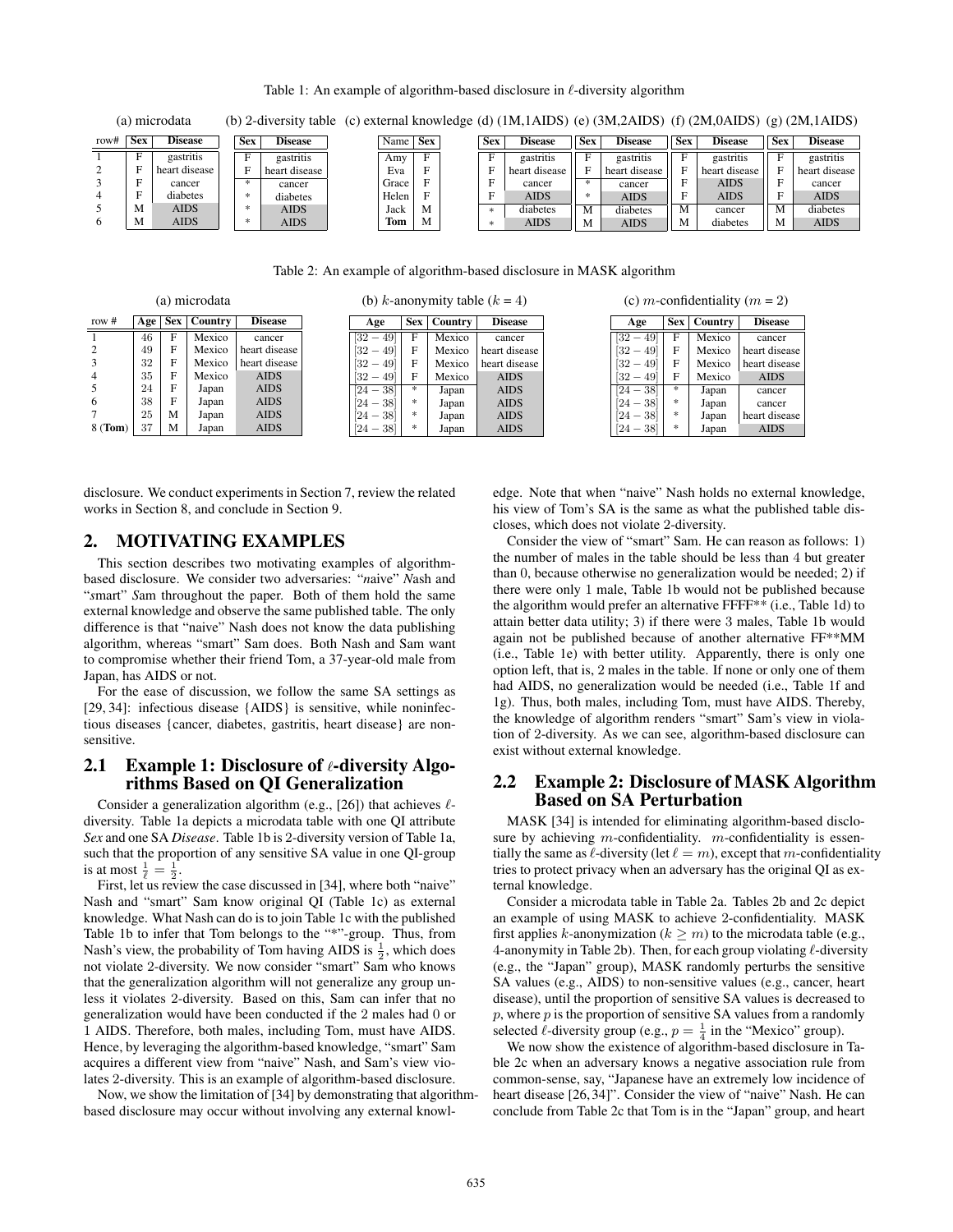disease must be a perturbed value because the heart disease rate in that group (i.e., 25%) conflicts with the negative association rule. But without knowing the MASK algorithm, "naive" Nash can only randomly guess the original value of heart disease to be AIDS or cancer. Thus, the probability of Tom having AIDS in his view is:  $50\% \times \frac{1}{2} + 50\% \times \frac{1}{4} = \frac{3}{8}$ . This does not violate 2-confidentiality.

Now consider the view of "smart" Sam, who is clear that MASK would not perturb any SA values in the "Japan" group unless the group violates 2-confidentiality after k-anonymization (i.e., Table 2b). Thus, Sam concludes that the "Japan" group should have at least 3 AIDS (out of 4 tuples). As such, in "smart" Sam's view, the probability of Tom having AIDS is at least  $\frac{3}{4}$ , which violates 2confidentiality. Again, knowing the algorithm empowers "smart" Sam to gain a different view from "naive" Nash, where Sam's view violates m-confidentiality.

Consider another algorithm-based disclosure situation in MASK if an adversary has access to some original SA distribution. This is common in reality because data publishers may report statistics for public use. For example, in order to ease the fear of increasing cancer incidence in the community, a local hospital may announce that "only 1 out of 8 hospitalized patients has cancer".

Now consider what "naive" Nash can compromise from the published Table 2c. He can confirm that MASK should have perturbed 2 SA values to cancer. However, he cannot further tell which 2 out of the 3 cancer are the perturbed values, and whether AIDS or heart disease is the original value. As such, the probability of Tom having AIDS in the view of "naive" Nash is  $33.3\% \times \frac{3}{8} + 33.3\% \times \frac{3}{8} +$  $33.3\% \times \frac{1}{2} = \frac{5}{12}$ . Likewise, this does not violate 2-confidentiality.

Whereas, "smart" Sam, who knows the MASK algorithm, can infer that the extra 2 cancer must be from the "Japan" group, and AIDS is their original value. The reason is: otherwise, MASK would not conduct any perturbation because both groups in the table after k-anonymization are already 2-confidentiality. Thereby, there exists algorithm-based disclosure because the probability of Tom having AIDS in Sam's view is at least  $\frac{3}{4}$ , which violates 2confidentiality.

As we can see, MASK is still subject to algorithm-based disclosure. And algorithm-based disclosure can exist along with various types of external knowledge, or even without external knowledge. We re-emphasize that this paper is aiming to limit the algorithmbased disclosure (i.e., the view of "smart" Sam), that is, the private information beyond what can be gained by external knowledge.

# 3. FORMAL FRAMEWORK

## 3.1 Privacy-Preserving Data Publishing

Consider  $T = \{t_1, \ldots, t_n\}$ , a microdata table of *n* tuples. Each  $t_i$  consists of d QI attributes  $(Q_1, Q_2, \ldots, Q_d)$ , denoted by Q and one SA attribute, denoted by S. For example, Table 2a is a table of  $n = 8$  tuples. Each tuple has  $d = 3$  QI attributes (i.e., *Age*, *Sex, Country*) and 1 SA (i.e., *Disease*). Let  $t_i |Q| = (t_i |Q_1|)$ ,  $t_i [Q_2], \ldots, t_i [Q_d]$  be a conjunction value of QI attributes in tuple  $t_i$ ; let  $t_i$  [S] be the attribute value of SA; let  $\mathcal{D}_Q = \mathcal{D}_{Q_1} \times$  $\mathcal{D}_{Q_2} \times \ldots \times \mathcal{D}_{Q_d}$  and  $\mathcal{D}_S$  be the finite domain of  $Q$  and  $S$ , respectively. For  $q \in \mathcal{D}_Q$  and  $s \in \mathcal{D}_S$ , we say that  $(q, s) \in \mathbf{T}$  iff there exists  $i \in [1, n]$  such that  $t_i [Q] = q$  and  $t_i [S] = s$ .

Before the data release, a data publisher normally uses a data publishing algorithm A to perturb the microdata  $T$ . Let  $T^*$  be the published table of **T**; let  $Q^*$  be the perturbed QI attributes in **T**<sup>\*</sup>; Let  $\mathcal{D}_{Q^*}$  be the domain of  $Q^*$ . We require  $\mathcal{D}_S$  to be the domain of SA attribute in either  $T$  or  $T^*$ .

The objective of privacy-preserving data publishing is to prevent an adversary from learning the individual SA in the published table

| (a) $Q^*$ |     |  |             |  |  |                                               |
|-----------|-----|--|-------------|--|--|-----------------------------------------------|
|           | Sex |  | <b>AIDS</b> |  |  | cancer   diabetes   gastritis   heart disease |
|           | F   |  |             |  |  |                                               |
|           | *   |  |             |  |  |                                               |

Table 4:  $Q^*$  and  $S^*$  of TABLE 2c

|            | (a) $Q^*$ |                      | (b) $S^*$   |  |                        |  |  |
|------------|-----------|----------------------|-------------|--|------------------------|--|--|
| Age        |           | <b>Sex   Country</b> | <b>AIDS</b> |  | cancer   heart disease |  |  |
|            | F         | Mexico               |             |  |                        |  |  |
| 381<br>۱Q, | *         | Japan                |             |  |                        |  |  |

based on knowledge of QI. Thus, the *correlation* between QI and SA attributes in the published  $T^*$  is the private information to be protected. We represent such private information by *QI-SA correlation*  $S^*(\cdot)$ , which is a function that maps the QI attributes of an individual tuple,  $q \in \mathcal{D}_Q$ , to the posterior distribution of the SA for that tuple. Table 3 and Table 4 are examples of  $Q^*$  and  $S^*(\cdot)$  for Table 1b and Table 2c, respectively.

Formally, for each  $(q, s) \in T$ ,  $S^*(q)$  is a  $|\mathcal{D}_S|$ -dimensional vector  $(\mathcal{S}^*(q) \ [s_1], \mathcal{S}^*(q) [s_2], \cdots, \mathcal{S}^*(q) [s_{|D_S|}])$  where  $\mathcal{S}^*(q) [s_j] =$  $\Pr\{s=s_j|q,\mathbf{T}^*\}.$ 

We are now ready to state the  $\ell$ -diversity privacy model [26] in terms of  $S^*(\cdot)$ . In particular, we adopt a simple variation of  $\ell$ diversity [9, 34, 36] which requires that no individual SA value can be compromised with probability over  $\frac{1}{\ell}$ :

**DEFINITION** 1. (l-**diversity [26]**) *A published table*  $T^*$  *fulfills l*-diversity iff  $\forall t_i$  =  $(q, s)$  ∈ *T* and  $\forall s_j$  ∈  $\mathcal{D}_S$ *,* 

$$
\max_{j\in[1,|\mathcal{D}_S|]}\mathcal{S}^*(q)[s_j]\leq\frac{1}{\ell}.
$$

# 3.2 Expression of External Knowledge

As shown in Section 2, algorithm-based disclosure does not mandate the adversary's possession of external knowledge. Nonetheless, it is also clear from earlier discussion that certain type of external knowledge may facilitate algorithm-based disclosure. Thus, we now formulate an expression of external knowledge.

The only purpose of formalizing external knowledge is for the ease of understanding our ASP model to be discussed later. Therefore, we take a simple expression by conjunctive COUNT query. Given the microdata  $T$ , consider a COUNT query  $CQ(T)$  in the form:

#### SELECT COUNT(\*) FROM T

WHERE  $(Q_1 = q_1) \wedge \ldots \wedge (Q_d = q_d) \wedge (S = s)$ 

Note that search condition (i.e., WHERE clause) does not need to include every  $Q_j$  ( $j \in [1, d]$ ) or S in **T**. We describe external knowledge  $K_e$  as arithmetic equations (or inequalities) between a pair of COUNT query answers, or between one COUNT query answer and one constant.

Consider Table 2a as the microdata. An example of external knowledge about Tom, who is a 37-year-old male from Japan, is "Tom does not have cancer". We can express such  $K_e$  as  $CQ(T) =$ 0 where  $CQ(T)$  = SELECT COUNT(\*) FROM T WHERE  $Age =$  $37 \wedge Sex = M \wedge Country = Japan \wedge Disease = cancer.$ 

Another simple example of  $\mathbf{K}_e$  is "Japanese have an extremely low incidence of heart disease", which can be described by  $CQ(T)/|T|$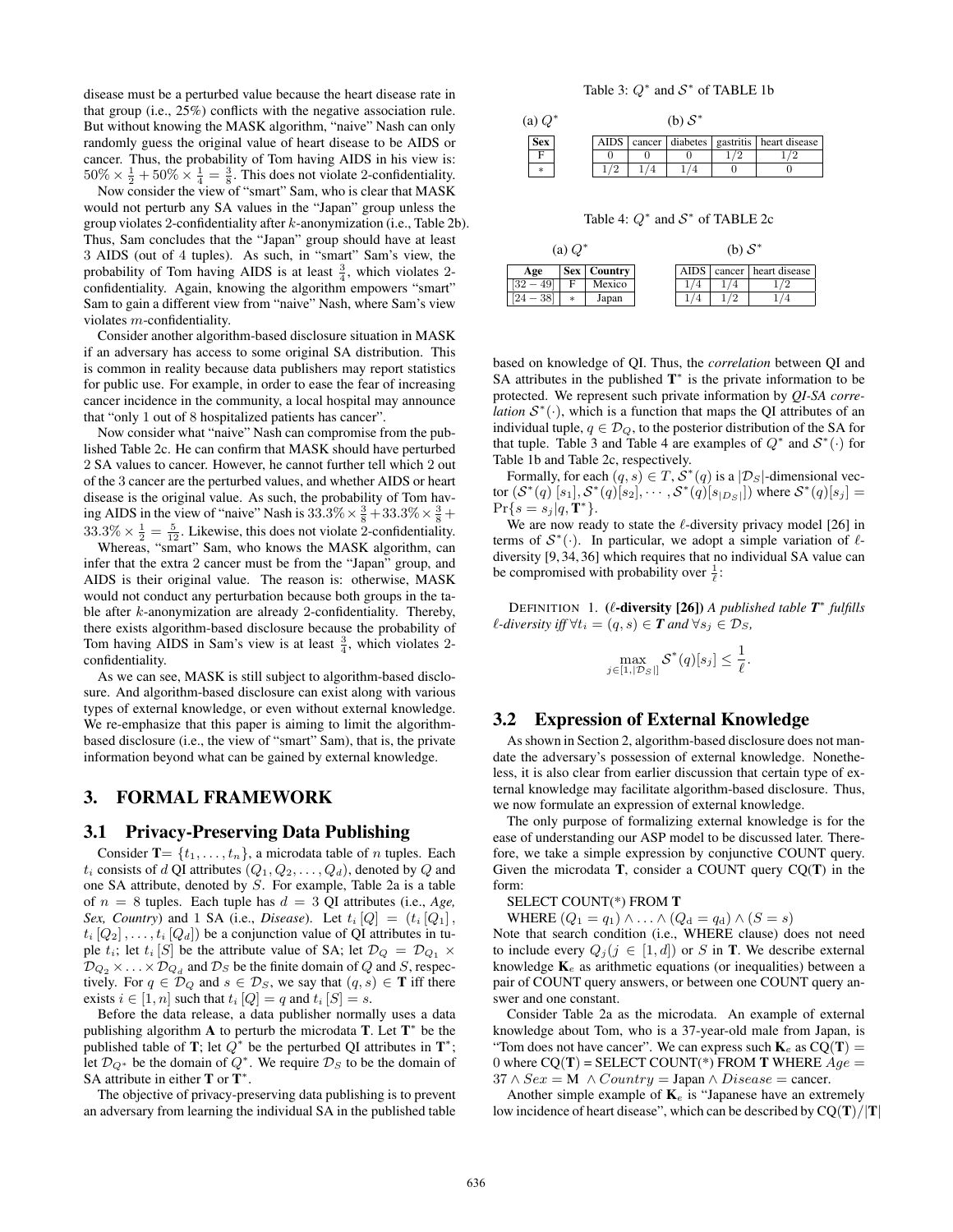$< 0.05<sup>2</sup>$  where CQ(T) = SELECT COUNT(\*) FROM T WHERE  $Country = Japan \land Disease = heart disease.$ 

# 4. ALGORITHM-SAFE DATA PUBLISHING

This section formalizes algorithm-based disclosure by introducing a new model called *Algorithm-Safe data Publishing* (ASP). A data publishing algorithm is vulnerable to algorithm-based disclosure when it violates ASP. We will first define two key concepts relating to ASP: a *naive random world* which models the view *without* knowledge of the algorithm, and a *smart random world* which models the view *with* such knowledge of the algorithm. Then, we will define ASP based on the equivalence between these two worlds.

## 4.1 Naive vs. Smart Random World

Recall that  $\mathcal{D}_Q$  and  $\mathcal{D}_S$  are the domains of QI and SA, respectively. Let  $\Omega$  be a finite set of all possible values in the microdata that can be calculated from  $\mathcal{D}_Q \times \mathcal{D}_S$ . When an adversary with external knowledge  $\mathbf{K}_e$  observes a published table  $\mathbf{T}^*$ , his/her view on the microdata table T can be modeled as a (posterior) probability distribution over  $\Omega$ , that is, a *mapping* from any  $T' \subseteq \Omega$  to a real value  $Pr(\mathbf{T} = T^{'}|\mathbf{T}^*, \mathbf{K}_e) \in [0, 1],$  such that  $\sum_{T^{'} \subseteq \Omega} Pr(\mathbf{T} =$  $T^{'}|\mathbf{T}^*,\mathbf{K}_e)=1.$ 

Return to consider the different views from "naive" Nash and "smart" Sam, as illustrated in Section 2. Given a published table  $\mathbf{T}^*$ , for each  $T' \subseteq \Omega$ , Nash can check whether  $\mathbf{T}^*$  can possibly be perturbed from  $T'$  by certain data publishing algorithm  $A$ , that is, to check whether  $T^{'}$  is "consistent" with the published  $T^*$  and satisfies the integrity conditions imposed by his external knowledge  $\mathbf{K}_e$ . Let  $\mathcal{D}_{Q'}$  be the domain of QI attributes in  $T^{'}$ . We say that  $T^{'}$  is "consistent" with  $\mathbf{T}^*$  iff  $\mathcal{D}_{Q'} \subseteq \mathcal{D}_{Q^*}$ . We denote such "consistent" relationship by a partial order  $T^{'} \prec T^*$ .

Without learning the data publishing algorithm A, "naive" Nash cannot distinguish any  $T' \subseteq \Omega$ . According to the standard random world assumption [26, 27], Nash has to assign the same probability to all tables that pass the above consistency check. Thus, we define the view of Nash as a *naive random world*  $\mathcal{NW}(\cdot)$  as follows:

DEFINITION 2. (naive random world) *A naive random world*  $\mathcal{NW}(\cdot)$  is a probability distribution,  $\forall T^{'} \subseteq \Omega$ ,

$$
\mathcal{NW}(T^{'}) = \left\{ \begin{array}{ll} 1/c, & \text{if } T^{'} \prec T^* \text{ and } T^{'} \text{ satisfies } \mathbf{K}_e. \\ 0, & \text{otherwise} \end{array} \right.
$$

where  $c = |\{T^{'}|T^{'} \prec T^* \wedge T^{'}$  satisfies  $K_e\}|$ .

Consider the previous example of Table 1 in a simple way: AIDS is the sensitive SA value (shadow color), other SA values (blank color) are indistinguishable. Suppose adversaries have external knowledge  $K_e$  in forms of "Amy and Grace are unlikely to have AIDS" and "at least 1 male has AIDS". Table 5a shows an example of the naive random world  $\mathcal{NW}(\cdot)$ . In the view of "naive" Nash, there are totally 6  $T'$  as a result of linking AIDS to the original QI attributes, such that  $\mathbf{K}_e$  is satisfied. Nash can not distinguish any  $T^{'}$ because  $\mathcal{NW}(T^{'}) = \frac{1}{6}$  holds true for every single  $T^{'}$  in the naive random world. As we see, the probability distribution on these 6  $T^{'}$  constitutes the naive random world.

Next, consider the view of "smart" Sam who is clear about the details of the data publishing algorithm A. Thus, other than consistency check, Sam can further distinguish  $T^{'} \subseteq \Omega$  by running the

Table 5: An example of naive & smart random world



algorithm **A** on each  $T'$  to check whether **A** can perturb the table  $T^{T}$  to  $T^{*}$ . Now we define the view of Sam as a smart random world  $SW(\cdot)$  as follows:

DEFINITION 3. (smart random world) *A smart random world*  $\mathcal{SW}(\cdot)$  is a probability distribution,  $\forall T^{'} \subseteq \Omega$ ,

$$
SW(T^{'}) = \begin{cases} \Pr\{\boldsymbol{T} = T^{'} | \boldsymbol{A}\}, & \text{if } T^{'} \prec \boldsymbol{T}^* \text{ and } T^{'} \text{ satisfies } \boldsymbol{K}_e. \\ 0, & \text{otherwise} \end{cases}
$$

For the ease of illustration, we assume "smart" Sam to have a uniform prior in the above example. However, such assumption would by no means restrict the generality of our definition, which allows other distributions as well. What "smart" Sam can do is to run the 2-diversity algorithm in iterations, by accepting each  $T^{'}$  in 5a as input. Table 5b shows the only legitimate  $T^{'}$  that can be generalized to  $\mathbf{T}^*$ , because the other 5  $T'$  already achieve 2-diversity and it is unnecessary to further generalize them. Therefore, "smart" Sam can conclude that  $\mathcal{SW}(T^{\bar{}}) = 1$  holds for that legitimate  $T^{'}$ , whereas  $\mathcal{SW}(T') = 0$  for others. Note that such probability distribution constitutes the smart random world.

## 4.2 Definition of ASP

Now we can see that due to the existence of algorithm-based disclosure, even if given the same external knowledge  $K_e$  and published table T<sup>\*</sup>, the amount of disclosure in naive random world  $\mathcal{NW}(\cdot)$  and smart random world  $\mathcal{SW}(\cdot)$  can still be unequal. Hence, we say that there is *no* algorithm-based disclosure iff the two worlds are always equivalent conditioning on the same external knowledge and published table. Without loss of generality, we now define ASP.

DEFINITION 4. (algorithm-safe data publishing) *A published*  $t$ able  $\textit{\textbf{T}}^{*}$  fulfills algorithm-safe data publishing iff  $\forall t_{i}=(q,s)\in\textit{\textbf{T}}$ *and*  $\forall s_j \in \mathcal{D}_S$ *, there is:* 

 $Pr{t_i[S] = s_j | t_i[Q] = q, \mathcal{NW}} = Pr{t_i[S] = s_j | t_i[Q] = q, \mathcal{SW}}$ 

# 5. CHECKING ALGORITHM-BASED DIS-CLOSURE

This section presents two necessary conditions and one sufficient condition of ASP, which in combination serve as an exploratory tool to evaluate the vulnerability of a data publishing algorithm to algorithm-based disclosure. Meanwhile, we use the tool to identify the vulnerabilities of many data publishing algorithms.

# 5.1 Necessary Condition 1: *Q*<sup>∗</sup>-Independence

Recall from the definition of ASP that an algorithm satisfies ASP only if the naive and smart random worlds are equivalent given the same external knowledge. If there exists external knowledge that breaks such equivalence, then the algorithm becomes vulnerable to algorithm-based disclosure. Our first necessary condition,  $Q^*$ -Independence, targets specific external knowledge of original QI,

 $2$ The value of 0.05 can be adjusted according to actual needs for reflecting the effect of "extremely low incidence".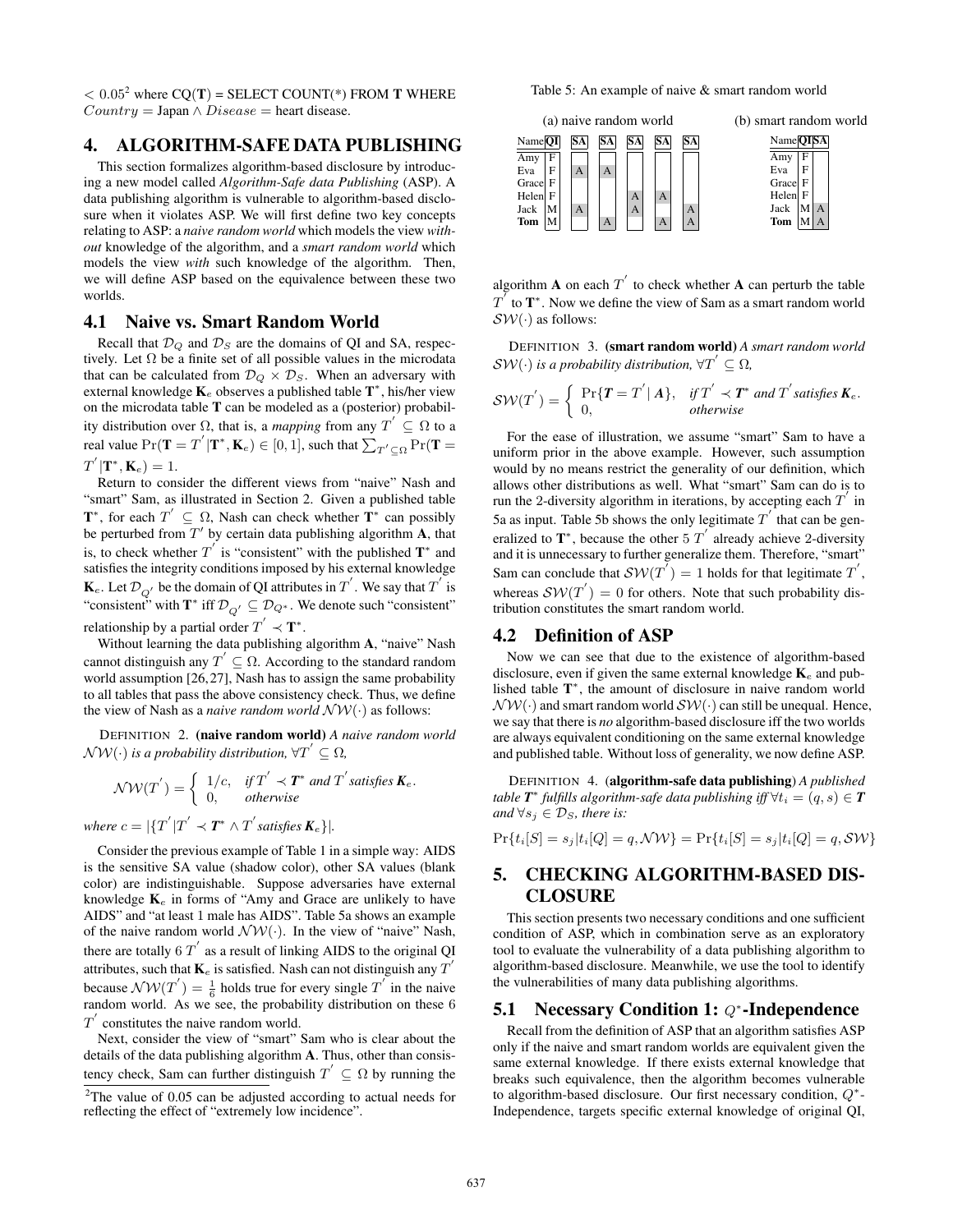and requires no QI-SA correlation beyond  $S^*$  to be used in the perturbation (e.g., generalization) of QI. Otherwise, algorithm-based disclosure may occur.

THEOREM 5.1. (Q<sup>\*</sup>-Independence) *If a published table* **T**<sup>\*</sup> sat*isfies ASP, then the published QI attributes* Q <sup>∗</sup> *must be conditionally independent with the original SA, given a combination of the original QI attributes* Q *and the published QI-SA correlation* S ∗ *. In other words, generating* Q ∗ *from* Q *is conditional independent of the original SA given the published*  $S^*$ .

Due to the page limitation, we omit formal proof of all theorems in the rest of our paper. An intuitive explanation can be stated as follows. Due to the definition of mutual information [5], if the mapping from  $Q$  to  $Q^*$  uses certain QI-SA correlation information that is not ultimately published, then such unpublished QI-SA correlation information can also be derived based on the mapping from Q to  $Q^*$ , which can be readily observed by an adversary through the external knowledge of  $Q$ . Hence,  $Q^*$ -Independence requires the perturbation of QI to be determined solely upon Q and  $S^*$ .

Examples of existing data publishing algorithms in violation of Theorem 5.1 include most  $\ell$ -diversity algorithms (and its variant) (e.g., [9, 10, 19, 20, 26, 35, 37, 42]) whose grouping strategy aims to produce each group with "similar" QI. We explain the reason as follows. To maximize the utility of published data, these algorithms greedily group QI-similar tuples into the smallest possible groups until a group violates the SA diversity requirement. This objective by itself demands the usage of unpublished QI-SA correlation because, clinging to the published information, it may not always be possible to determine whether pursuing a further grouping will violate the privacy model. By Theorem 5.1,  $Q^*$ -Independence is thus violated. Hence, all these algorithms are vulnerable to algorithmbased disclosure.

# 5.2 Necessary Condition 2:  $S^*$ -Independence

Our second necessary condition,  $S^*$ -Independence, targets another type of external knowledge, the negative association rules (e.g. "Tom is unlikely to have cancer"). In analogy to  $Q^*$ -independence,  $S^*$ -independence states no QI-SA correlation beyond  $S^*$  should be used in the perturbation (e.g., generalization) of SA.

Before presenting the theorem, let us first introduce a few notations for formalizing  $S^*$ -Independence. Consider a tuple  $t_i =$  $(q, s) \in \mathbf{T}$ . Let  $t_i^* = (q^*, s^*) \in \mathbf{T}^*$  be the released value of  $t_i$ . Let  $\mathcal{D}_S$  be the domain of S. We describe a negative association rule about  $t_i$  as a set of "impossible" SA values  $\bar{V}_- \subseteq D_S$ , such that  $s^*$ cannot take any value in  $V_$ . Let  $V_+ = \mathcal{D}_S - V_-$  be the difference between  $\mathcal{D}_S$  and  $V_-$ . Recall from Section 3 that  $\mathcal{S}^*(q)$  returns a probability distribution of all possible SA values from  $\overline{\mathbf{T}}^*$  for  $t_i$ , let  $S^*(q)[V_+]$  be  $S^*(q)$  projected on the domain of  $V_+$ .

Continue with the example "Tom is unlikely to have cancer". Referring to Table 4, we have  $V = \{\text{cancer}\}\$  and  $S^*(q)[V] =$  $\{\mathcal{S}^*(q)[\text{AIDS}], \mathcal{S}^*(q)[\text{heart disease}]\} = \{\frac{1}{4}, \frac{1}{4}\}.$ 

THEOREM 5.2. (S ∗ -Independence) *Given a combination of QI*  $a$ *ttributes*  $Q$ , "*impossible*"  $SA$  *value set*  $V$ <sub>-</sub> and  $S^*(q)[V_+]$ , *if a published table satisfies ASP, then for any tuple*  $t_i = (q, s) \in T$ ,  $S^*(q)$  must be conditionally independent of the original SA.

The proof is built on the following observation. Consider the "impossible" SA value set  $V_$ . Due to the definition of mutual information, if whether an "impossible" SA value will be included in S<sup>\*</sup> depends on certain unpublished QI-SA correlation information, then such unpublished information can also be derived by observing whether an impossible SA value occurs in  $S^*$ , i.e., whether  $S^*(q)[V_-]$  is empty. Note that  $S^*(q)[V_-]$  can be learned by any

adversary with external knowledge of  $V_$ . Thus,  $S^*$ -Independence requires the perturbation of SA to be determined solely upon Q,  $V_-$  and  $S^*[\tilde{V}_+]$ .

For example, MASK [34] is vulnerable to algorithm-based disclosure due to violation of Theorem 5.2. Recall that MASK first checks whether a group violates  $\ell$ -diversity, and will only perturb SA of groups that violate it. Again, this demands the usage of unpublished QI-SA correlation during SA perturbation because it may not always be possible to determine whether a group violates  $\ell$ -diversity only based on published information. By Theorem 5.2,  $S^*$ -Independence is violated.

# 5.3 Sufficient Condition: Simulatable Publishing

DEFINITION 5. (Simulatable Publishing) *A data publishing algorithm is simulatable publishing iff it satisfies both of the following two conditions:*

- Q ∗ *is solely determined by* Q *and* S ∗ *, and*
- $\forall t_i \in T, i \in [1, m]$ , its perturbed tuple  $t_i^* \in T^*$  satisfies  $t_i^*[S] = t_i[S].$

In the definition, the first condition states that no unpublished QI-SA correlation should be used in generating  $Q^*$ , while the second condition requires that the published SA values remain authentic. With the two conditions, anyone who has access to the published table and the original  $Q$  can simulate  $3$  the data publishing process without consulting any additional (unpublished) QI-SA correlation. Intuitively, this also guarantees that no unpublished QI-SA correlation can be inferred from the published table. Formally, we have the following theorem.

THEOREM 5.3. *If a data publishing algorithm is simulatable publishing, then all tables published by the algorithm fulfill ASP.*

Anatomy [36] is a typical example of simulatable publishing. The reasons are: 1) Anatomy uses only SA values to decide the grouping, and 2) it does not perturb SA at all. In other words, Anatomy neither perturbs SA values nor uses any QI-SA correlation beyond what will be eventually published. Therefore, this suffices to guarantee that Anatomy is immune from algorithm-based disclosure.

Although as shown in Theorem 5.3, simulatable publishing is a sufficient condition for ASP, it is not a necessary one. To see this, consider a simple publishing algorithm that changes SA to empty. The published table always satisfies ASP because no QI-SA correlation is disclosed. Nonetheless, it violates the second condition of simulatable publishing because the published SA values are changed (i.e., truncated) during the perturbation process (i.e.,  $t_i^*[S] \neq t_i[S]$ ).

# 6. OUR GENERIC TOOLS TO ELIMINATE ALGORITHM-BASED DISCLOSURE

This section introduces two generic tools by following our simulatable publishing paradigm: 1) worst-case eligibility test to amend the most common violation of ASP (i.e., QI-grouping strategy) in existing algorithms in terms of Theorem 5.1, and 2) stratified pickup to improve utility. A study on the amendment regarding Theorem 5.2 will be our future work. To demonstrate our two tools,

<sup>3</sup>Note that such a simulation is *not* a duplication of the data publishing process. When the data publishing algorithm is nondeterministic, one can simulate the randomized part by using the same random number generator, but does not have to generate the same random number.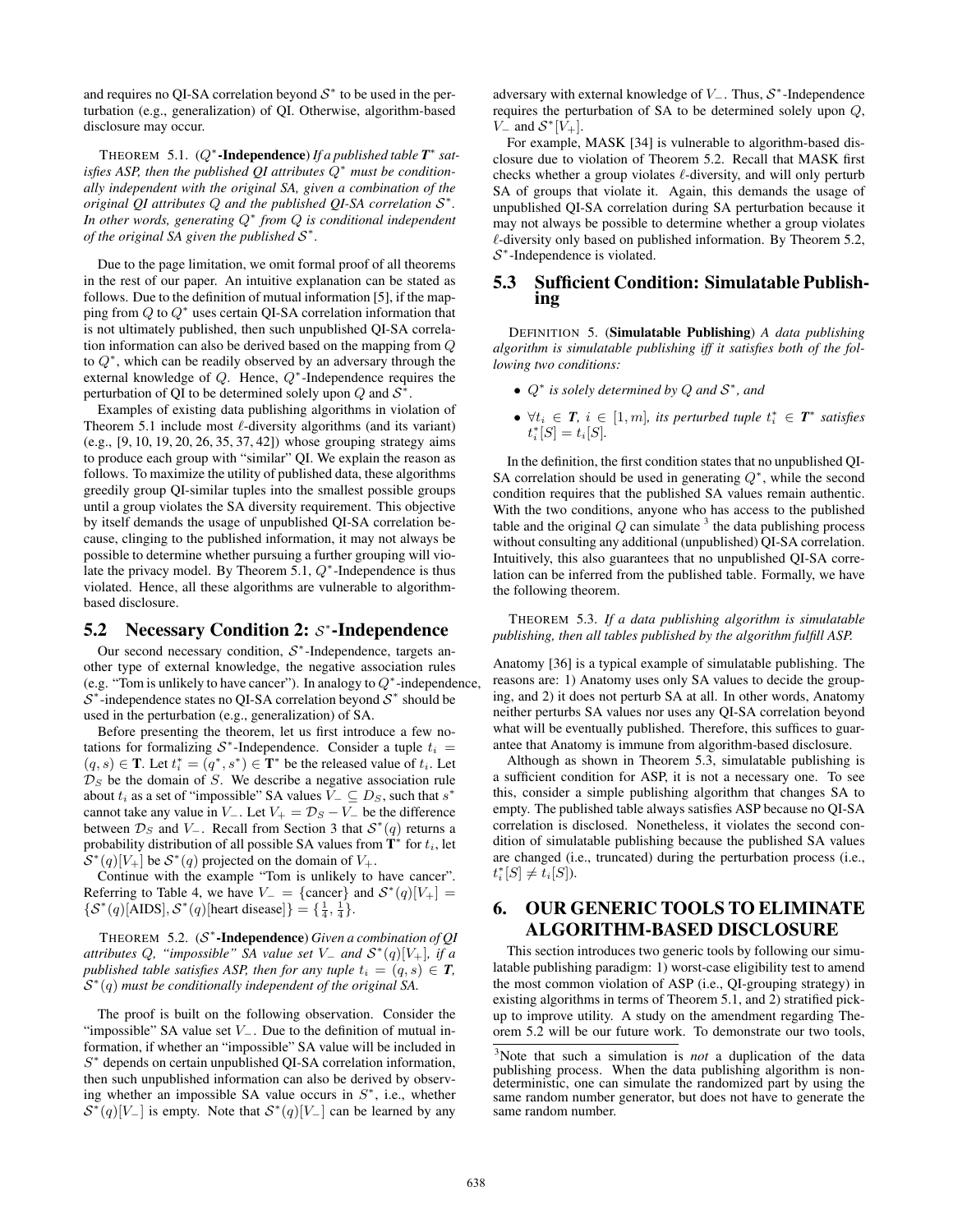

Figure 1: A running example when  $\ell = 2$ 



we reuse the design of two popular  $\ell$ -diversity algorithms: Mondrian [17] and Hilb [9], and then adapt them into SP-Mondrian and SP-Hilb which satisfy simulatable publishing.

For the ease of understanding, we use a simple dataset (in Figure 1a) to be our running example in this section. The simple dataset is a table **T** of 12 tuples with two QI attributes  $x$  and  $y$ . Figure 1a shows point representations of all the 12 tuples in an  $x-y$ plane, where there are 5 different patterns to denote 5 different SA value, respectively.

# 6.1 Worst-case Eligibility Test

The main idea of worst-case eligibility test is to enable a data publishing algorithm to generate a partition only if a worst (i.e., most skewed) case of QI-SA correlation is able to achieve the predefined privacy model such as  $\ell$ -diversity. The worst-case eligibility test guarantees that no information beyond unpublished QI-SA correlation information will be used. To see how it works, we now show how to integrate the tool of worst-case eligibility test into two existing  $\ell$ -diversity algorithms: Mondrian and Hilb.

#### *6.1.1 In the Case of Mondrian*

We first elaborate the details of Mondrian  $\ell$ -diversity, and then show how to adapt it by integrating worst-case eligibility test.

The original Mondrian  $\ell$ -diversity algorithm works in a recursive fashion as follows. It starts with choosing the split attribute with the largest range of values [17], or based on certain utility measure [18]. Then Mondrian repetitively partitions  $G$  (initially to be T) into two groups  $G_1$  and  $G_2$ , where  $G_1$  and  $G_2$  include the points of G divided by the median coordinate on the split attribute. Let  $|\cdot|$  be the number of points in the set and  $s_{max}(\cdot)$  be the number of most frequent SA value in the set. If either  $|G_1| < \ell \times s_{max}(G_1)$ or  $|G_2| < \ell \times s_{max}(G_2)$  holds, such partitioning has to *fall back*.

Refer to our example in Figure 1a. Mondrian  $\ell$ -diversity first chooses the split attribute  $x$  and partitions the 12 tuples by the median coordinate ( $x = 4$ ) into two groups  $G_1 = \{p_1, p_2, p_3, p_4, p_5, p_8\}$ and  $G_2 = \{p_6, p_7, p_9, p_{10}, p_{11}, p_{12}\}$  because  $|G_1| = 6 \ge \ell \times$  $s_{max}(G_1) = 2 \times 3 = 6$  and  $|G_2| = 6 \ge \ell \times s_{max}(G_2) =$  $2 \times 3 = 6$ . For the same reason,  $G_1$  is further partitioned into Group1 and Group3 as shown in Figure 1a. Nevertheless, no matter which median coordinate in  $G_2$  is chosen (i.e.,  $y = 3$  or  $x = 8$ ), any further partitioning in  $G_2$  has to fall back because given  $y = 3$  as the median coordinate, for example, both generated group  $g_1 = \{p_6, p_7, p_9\}$  and  $g_2 = \{p_{10}, p_{11}, p_{12}\}$  result in  $|g_1| = 3 < \ell \times s_{max}(g_1) = 4$  and  $|g_2| = 3 < \ell \times s_{max}(g_2) = 4$ . Likewise, fall-back would happen when the other median coordinate  $x = 8$  is chosen.

The problem of Mondrian  $\ell$ -diversity, however, is that it uses un-

published QI-SA correlation information to determine a partitioning to fall back. As illustrated in previous example,  $s_{max}(g_1) = 2$ and  $s_{max}(q_2) = 2$  are the QI-SA correlations which Mondrian uses to decide a fall-back of the partitioning from  $G_2$  into  $g_1$  and  $g_2$ . As we see in Figure 1a,  $G_2$  is published as  $Group2$  without partitioning. Nevertheless, such information  $s_{max}(g_1) = 2$  and  $s_{max}(g_2) = 2$  cannot be inferred out from the published  $Group2$ . Therefore, Mondrian  $\ell$ -diversity violates the first condition of simulatable publishing (i.e., Definition 5), though it satisfies the second condition because no SA would be perturbed in the process.

To fix the problem, we adapt Mondrian by integrating worst-case eligibility test, that is, to reject a partitioning from  $G$  into  $G_1$  and  $G_2$  only if either  $|G_1| < \ell \times s_{max}(G)$  or  $|G_2| < \ell \times s_{max}(G)$ holds. Such strategy assures that each group  $G_1$  (and  $G_2$ ) is generated in such a "stringent" way that  $G_1$  (and  $G_2$ ) always achieves  $\ell$ -diversity even in the worst case, i.e., when all  $s_{max}(G)$  tuples with the most frequent SA value are partitioned into  $G_1$  (and  $G_2$ ). The reason is, for each  $G_1$ , we have:

$$
\frac{s_{max}(G_1)}{|G_1|} \le \frac{s_{max}(G)}{|G_1|} \le \frac{s_{max}(G)}{\ell \cdot s_{max}(G)} = \frac{1}{\ell}.
$$
 (1)

For the same reason,  $\frac{s_{max}(G_2)}{|G_2|} \leq \frac{1}{\ell}$  holds as well.

To illustrate it, let us consider Figure 1b. After the first partitioning, both groups  $G_1 = \{p_1, p_2, p_3, p_4, p_5, p_8\}$  and  $G_2 =$  $\{p_6, p_7, p_9, p_{10}, p_{11}, p_{12}\}$  use the worst-case eligibility test, namely  $\ell \times s_{max}(G_1) = 6$  and  $\ell \times s_{max}(G_2) = 6$ , to decide to reject any further partitioning. Thus,  $G_1$  and  $G_2$  are published as Group1 and Group2 in Figure 1b. Unlike the original Mondrian, the required QI-SA correlations in the worst-case eligibility test can be inferred out from the groups subsequently (no matter whether the partitioning is rejected or not). For example, we can deduce the above-mentioned QI-SA correlations  $s_{max}(G_1)$  and  $s_{max}(G_2)$ from counting the SA values in the generated  $Group1$  and  $Group2$ . As we can see, the first condition of simulatable publishing is satisfied. The second condition of simulatable publishing is automatically satisfied because the Mondrian  $\ell$ -diversity algorithm originally do not perturb SA. Hence, both conditions of simulatable publishing are satisfied.

#### *6.1.2 In the Case of Hilb*

We next discuss how to adapt the state-of-the-art  $\ell$ -diversity algorithm Hilb to be simulatable publishing. The original Hilb  $\ell$ diversity works as follows. First, it transforms by Hilbert-curve the multi-dimensional QI space of a microdata table T to a 1-D space  $Q_T$ , sorts all tuples in T based on their  $Q_T$  values in ascending order, and bucketizes all the ordered tuples based on their SA values. Figure 1c shows a simple example of Hilb  $\ell$ -diversity. All the 12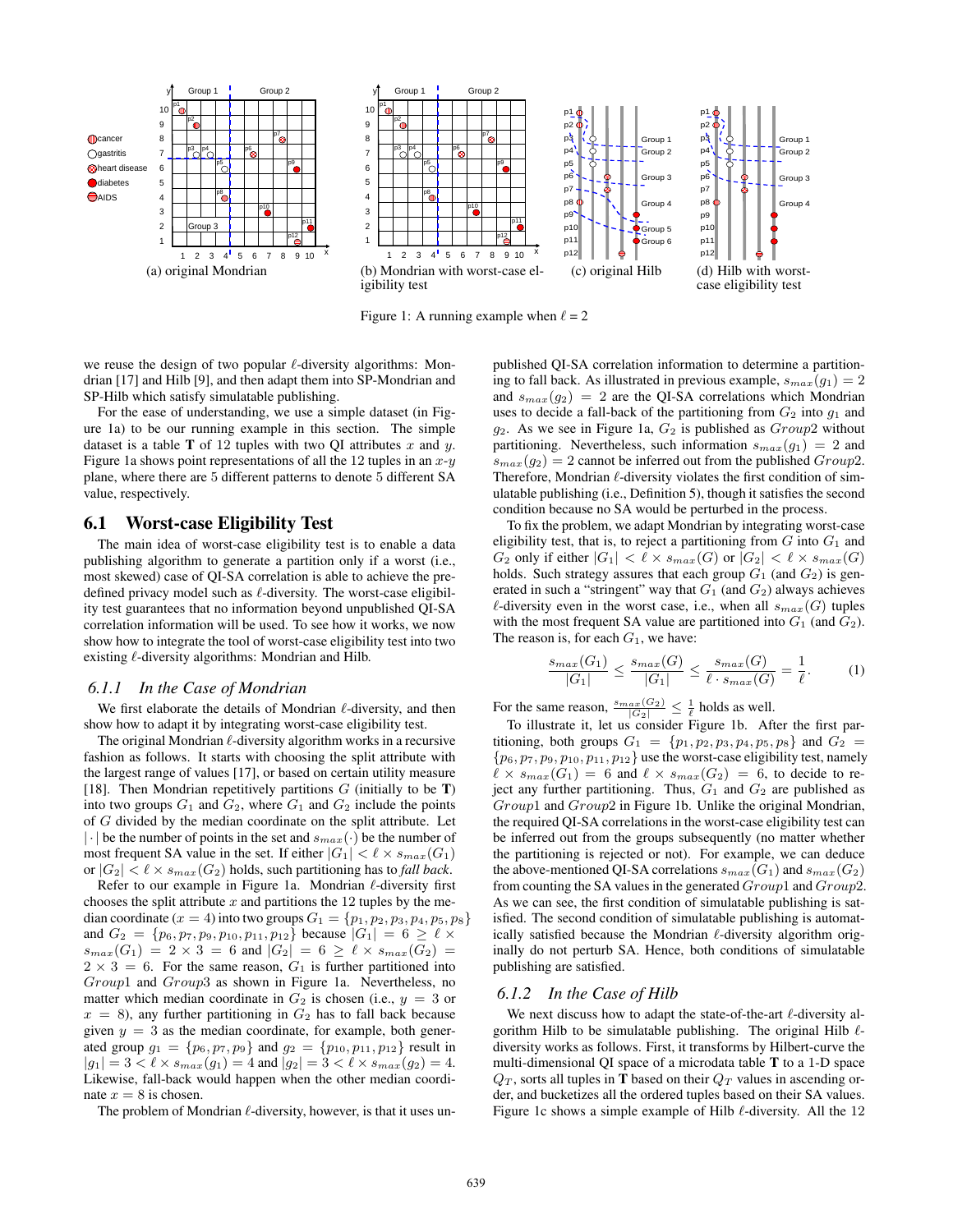tuples are bucketized into 5 buckets (because there are 5 different SA values) and ordered ascendingly from  $p_1$  to  $p_{12}$  based on their  $Q_T$  values (suppose  $p_1 \rightarrow p_{12}$  is the ascending order).

Second, Hilb repetitively generates a group  $G_1$  by picking up  $|G_1|$  (initially to be  $\ell$ ) tuples from distinct  $|G_1|$  buckets with lowest  $Q_T$  in G (initially to be T), and suspends such partitioning when  $|G| - |G_1| < \ell \times s_{max}(G\backslash G_1)$  holds. The previous partitioning resumes via incrementing  $|G_1|$  by one each time until  $|G_1| > m$ where m is the number of buckets. If  $|G_1| > m$  holds, Hilb starts the fall-back procedure by restoring  $|G_1|$  to  $\ell$ , turns to pick up  $|G_1|$ tuples from distinct  $|G_1|$  buckets with the largest number of tuples, and produces the group  $G_1$  if  $|G|-|G_1| \geq \ell \times s_{max}(G\backslash G_1)$  holds. If this condition does not hold, the fall-back procedure continues via incrementing  $|G_1|$  by one each time until a group  $G_1$  satisfying the condition is able to be generated.

Refer to Figure 1c. Hilb starts with picking up  $G_1 = \{p_1, p_3\}$ from 2 distinct buckets with lowest  $Q_T$  in  $G = T$  and generates Group1 from G<sub>1</sub> because  $|G|-|G_1| = 10 \ge \ell \times s_{max}(G\backslash G_1) =$  $2 \times 3 = 6$  holds. In the same fashion, Hilb produces  $Group2$ and Group3. After that, fall-back has to happen in partitioning  $G = \{p_7, p_8, p_9, p_{10}, p_{11}, p_{12}\}\$  because there exists no partition  $G_1$  of  $|G_1|$  (<  $m = 5$ ) tuples with lowest  $Q_T$  such that  $|G|$  –  $|G_1| \geq \ell \times s_{max}(G\backslash G_1)$  holds. For example, consider  $G_1 =$  $\{p_7, p_8, p_9\}$  where  $|G| - |G_1| = 3 < \ell \times s_{max}(G\backslash G_1) = 2 \times 2 =$ 4 holds. Thus, the fall-back procedure restores  $|G_1| = 2$ , picks up  $\{p_7, p_9\}$  from  $|G_1|$  distinct buckets with the largest number of tuples in G, and terminates with generating  $G_1 = \{p_7, p_9\}$  to be Group4. Afterwards, Group5 and Group6 are published in the same fashion as  $Group1, Group2$  and  $Group3.$ 

Similarly to the problem in the case of Mondrian, Hilb  $\ell$ -diversity uses unpublished QI-SA correlation information to determine a partitioning to fall back, which violates the first condition of simulatable publishing. Return to the previous example to partition  $G = \{p_7, p_8, p_9, p_{10}, p_{11}, p_{12}\}.$  Fall-back procedure has to happen because the algorithm fails to generate a group  $G_1$  with lowest  $Q_T$ given any  $|G_1| < m = 5$ . Among them all, consider the case of  $|G_1| = 3$  for example. As illustrated previously,  $s_{max}(G\backslash G_1) =$ 2 is the only QI-SA correlation used to fail the attempt of generating  $G_1 = \{p_7, p_8, p_9\}$ . However, this piece of information cannot be calculated from the ultimate published groups in Figure 1c.

Likewise, we fix the problem by integrating the worst-case eligibility test into the original Hilb  $\ell$ -diversity algorithm. Specifically, the worst-case eligibility test demands to reject a partition  $G_1$  out of G only if  $|G| - |G_1| < \ell \times s_{max}(G)$ .

Consider Figure 1d for illustration, where Group1, Group2 and  $Group3$  are generated in the same fashion as Hilb  $\ell$ -diversity does in Figure 1c. However, the worst-case eligibility test requires not to further partition  $G = \{p_7, p_8, p_9, p_{10}, p_{11}, p_{12}\}\,$  but instead publishes the entire  $G$  as  $Group4$ . The reason is that when  $|G_1| = \ell = 2$ , the worst-case eligibility test in our adapted algorithm rejects the partitioning because: 1)  $(|G| - |G_1|) = 4$  <  $\ell \times s_{\text{max}}(G) = 2 \times 3 = 6$  holds, and 2) there is no other  $|G_1|$ such that  $(|G| - |G_1|) \ge \ell \times s_{\text{max}}(G)$  holds. Herein, the only QI-SA correlation used by the worst-case eligibility test is  $s_{max}(G)$ , which can be obtained by counting the SA values in the generated Group4. Thereby, the first condition of simulatable publishing can be satisfied. Similarly to the case of Mondrian, the original Hilb  $\ell$ diversity algorithm does not perturb SA, such that the second condition of simulatable publishing is satisfied as well. Therefore, both conditions of simulatable publishing are satisfied.

# 6.2 Stratified Pick-up

Our first tool of worst-case eligibility test alone suffices to guarantee simulatable publishing. Nonetheless, a drawback of it is that this may incur large sized groups and thus reduce the utility of published data. To work around it, we introduce our second tool: stratified pick-up for improving utility.

Stratified pick-up takes as input the anonymous groups from any simulatable publishing algorithm and tires to further partition each of these groups iteratively based solely on the distinctness of SA values. The design of this phase is principled on two objectives: 1) the algorithm should still satisfy simulatable publishing; and 2) each output group size should be minimized.

In particular, a simple solution to achieve these two objectives is to apply Anatomy [36] on each generated group from the algorithm with the worst-case eligibility test. Note that as discussed in Section 5.3, Anatomy does not perturb SA values and not use any QI-SA correlation beyond what will be eventually published. Thus, this solution satisfies simulatable publishing. Recall our example of Figure 1b. Stratified pick-up can be applied on the generated Group1 and Group2, respectively. A possible output after stratified pick-up on  $Group1$  is  $\{\{p_2, p_3\}, \{p_1, p_4\}, \{p_5, p_8\}\}\,$ , which has obviously higher utility than the publication of  $Group1$ . Likewise, stratified pick-up can be applied on groups such as  $Group4$ in Figure 1d to improve the utility. Formally, we have the following theorem on the output group size after stratified pick-up.

THEOREM 6.1. *Each output group of stratified pick-up contains*  $\ell^{'}$  tuples  $(\ell^{'} \in [\ell, 2\ell))$ , each of which has a distinct SA value. If the *algorithm which generates the input to stratified pick-up is simulatable publishing, then the algorithm with stratified pick-up is still simulatable publishing.*

| <b>Algorithm 1 Stratified Pick-up</b> |                                                                   |  |  |  |  |  |  |  |  |
|---------------------------------------|-------------------------------------------------------------------|--|--|--|--|--|--|--|--|
|                                       | 1: $DoneSet \leftarrow \emptyset$ .                               |  |  |  |  |  |  |  |  |
|                                       | 2: <i>InputSet</i> $\leftarrow$ anonymous groups from simulatable |  |  |  |  |  |  |  |  |

publishing algorithm.

3: **repeat**<br>4:  $G \leftarrow InputSet[i]$ 4:  $G \leftarrow InputSet[i] \qquad \Rightarrow i\text{-th element in } InputSet.$ 5: if  $\ell \leq \frac{|G|}{2}$  then 6:  $\{g_1, \ldots, g_p\} \leftarrow \text{ANATOMY}(G, \ell)$ 

7:  $DoneSet \leftarrow DoneSet \cup \{g_1, \ldots, g_p\}.$ 

- $8:$  else<br>9:
- $DoneSet \leftarrow DoneSet \cup G.$ 10: end if
- 
- 11:  $InputSet \leftarrow InputSet \backslash G$ .
- 12: until  $InputSet = \emptyset$ .
- 13: return DoneSet.

Details of stratified pick-up are shown in Algorithm 1. We test the condition  $\ell \leq \frac{|G|}{r^2}$  in Line 5 because if a  $\ell$ -diversity group G has size less than  $2\ell$ , G must have |G| distinct SA values and cannot be further partitioned. Such minimized group  $G$  can be directly added to the output (Line 9).

The efficiency of stratified pick-up depends on Anatomy. Following the results from [36], the time complexity of stratified pickup is  $O(n)$  and the I/O cost is  $O(\lambda)$ , where n is the total number of tuples and  $\lambda$  is count of distinct SA values.

# 6.3 SP-Mondrian and SP-Hilb Algorithms

We are now ready to present two adapted simulatable publishing algorithms: SP-Mondrian and SP-Hilb, by integrating worst-case eligibility test and stratified pick-up into the original Mondrian and Hilb, respectively. Meanwhile, we will present their corresponding versions in the bucketization publishing scheme.

Algorithm 2 details the steps of SP-Mondrian  $\ell$ -diversity algorithm. Line 4 implements the worst-case eligibility test. In Line 5,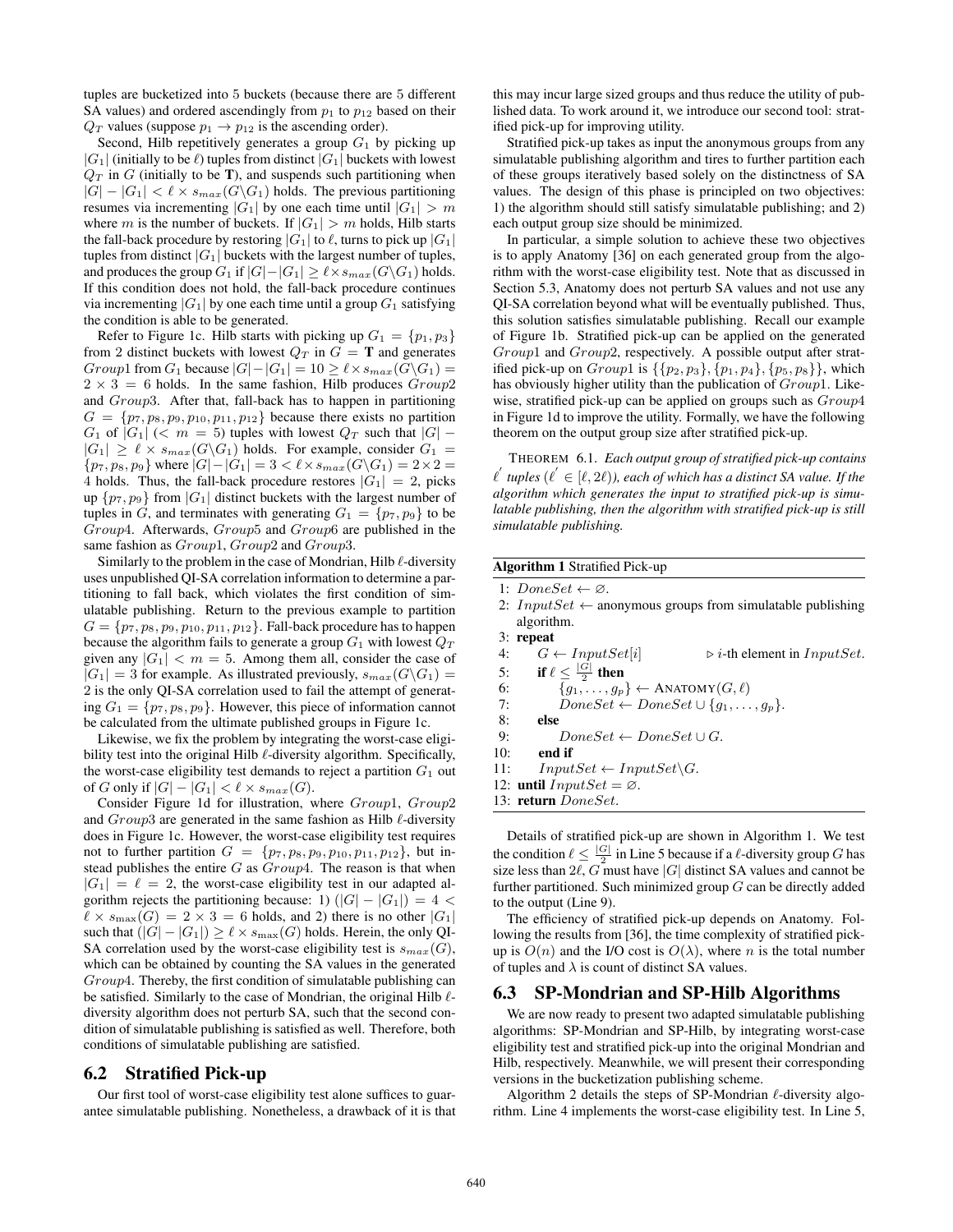MONDRIAN(G,  $k$ ) denotes a function that invokes Mondrian  $k$ anonymity algorithm [17] on the dataset  $G$ . Moreover, we design a version called SPBuck-Mondrian using the bucketization publishing scheme. All the steps are actually the same as SP-Mondrian except that in Line 6-Line 7, SPBuck-Mondrian keeps the original QI values of tuples in the generated  $G_1$  and  $G_2$ . Line 15 invokes the procedure of stratified pick-up as shown in Algorithm 1.

Algorithm 2 SP-Mondrian and SPBuck-Mondrian

1:  $DoneSet \leftarrow \emptyset$ . InputSet  $\leftarrow \{\mathbf{T}\}.$ 2: repeat 3:  $G \leftarrow$  the largest group in  $InputSet$ . 4: if  $|G_1| \geq \ell \times s_{\max}(G)$  &&  $|G_2| \geq \ell \times s_{\max}(G)$  then 5:  $\{G_1, G_2\} \leftarrow \text{MONDRIAN}(G, \ell \times s_{\text{max}}(G)).$ 6: if  $Type = \text{SPBuck-Mondrian}$  then 7: Replace generalized QI values in  $G_1$  and  $G_2$  with their original values. 8:  $InputSet \leftarrow \{InputSet \backslash G\} \cup \{G_1, G_2\}.$ 9: end if 10: else 11:  $InputSet \leftarrow InputSet \backslash G$ . 12:  $DoneSet \leftarrow DoneSet \cup G$ . 13: end if 14: **until**  $InputSet = \emptyset$ . 15:  $DoneSet \leftarrow \text{STRATIFIED_PICK_UP}(DoneSet, \ell).$ 16: return DoneSet.

THEOREM 6.2. *SP-Mondrian and SPBuck-Mondrian are simulatable publishing* `*-diversity algorithms.*

We now analyze the time complexity of Algorithm 2 as follows. Let  $n = |T|$  be the number of tuples in the microdata table T. The number of iterations from Line 2 to Line 14 is at most  $O(logn)$ . It is known from [17] that Line 5 takes  $O(n \log n)$  time. Furthermore, Line 15 costs  $O(n)$  as discussed earlier. Hence, the overall time complexity of Algorithm 2 is  $O(n(logn)^2)$ .

However, we have to mention that since the condition in the worst-case eligibility test (Line 5) is more "stringent" than the original Mondrian, SP-Mondrian (and SPBuck-Mondrian) usually terminates earlier than the original version in terms of iterations (Line 2). Therefore, SP-Mondrian(and SPBuck-Mondrian) runs much faster than the original version in practice. We will demonstrate it later in Section 7.2.4.

Algorithm 3 describes SP-Hilb in details. Line 1-Line 4 processes the microdata T by Hilbert curve transformation, sorting and bucketization as with the original Hilb  $\ell$ -diversity. Line 6-Line 19 describes the procedure of generating a group  $G_1$  from G. Line 7 and Line 20 implement the worst-case eligibility test and stratified pick-up, respectively. Unlike the original Hilb, there are no attempts of incrementing  $|G_1|$  or fall-back procedure during generating a group  $G_1$ . The reason is that once  $|G| - |G_1| < \ell \times s_{max}(G)$ holds, there exists no other  $|G_1| \in [\ell, |G|]$  such that  $|G| - |G_1| \ge$  $\ell \times s_{max}(G)$  is able to hold.

Like SP-Buck Mondrian, we also provide a simulatable publishing algorithm called SPBuck-Hilb in the bucketization publishing scheme. Line 12-Line 13 shows the only difference, that is, in the bucketization publishing scheme, the algorithm keeps the original QI values of tuples in each generated group.

THEOREM 6.3. *SP-Hilb and SPBuck-Hilb are simulatable publishing* `*-diversity algorithms.*

The overall time complexity of Algorithm 3 is  $O(n \log n)$ , where  $n = |T|$ . The reasons are: 1) Following the analysis in [9], Line 1

#### Algorithm 3 SP-Hilb and SPBuck-Hilb

- 1:  $DoneSet \leftarrow \emptyset$ .  $G \leftarrow \{T\}$ .
- 2: Apply Hilbert curve to transform multi-dimensional QI space of G into 1-D dimensional space  $Q_T$ . Sort all the tuples in G in ascending order of  $Q_T$ .
- 3: Split sorted tuples in  $m$  buckets based on SA values.
- 4: frontier  $\mathcal{F} \leftarrow$  set of first record in each bucket.
- 5: repeat
- 6:  $|G_1| \leftarrow \ell$ .
- 7: **if**  $(|G| |G_1|) < \ell \times s_{\max}(G)$  then
- 8:  $|G_1| \leftarrow |G|$ .<br>9: end if
- 9: end if
- 10:  $G_1 \leftarrow$  set of  $|G_1|$  tuples of  $\mathcal F$  with lowest  $Q_T$ .
- 11:  $G \leftarrow G \backslash G_1$ .
- 12: if  $Type = SPBuck-Hilb$  then
- 13: Keep the original QI values of tuples in  $G_1$ .
- 14: else
- 15: Generalize the QI values of tuples in  $G_1$  to an identical generalized value.
- 16: end if
- 17: Update  $\mathcal{F}$ .
- 18:  $DoneSet \leftarrow DoneSet \cup G_1$ .
- 19: until  $G = \emptyset$ .
- 20:  $DoneSet \leftarrow \text{STRATIFIED_PICK_UP}(DoneSet, \ell).$
- 21: return DoneSet.

to Line 19 takes  $O(nlogn)$  time; and 2) Line 20 costs  $O(n)$  time as discussed in Section 6.2.

# 7. EXPERIMENTS

In this section, we describe our experimental setup, compare the data utility of our simulatable publishing algorithms with the existing  $\ell$ -diversity algorithms, and evaluate the impact of our two tools: worst-case eligibility test and stratified pick-up.

# 7.1 Experimental Setup

#### *7.1.1 Hardware*

All experiments were conducted on a machine with Intel Core 2 Duo 2.6GHz CPU with 2GB RAM and Windows XP OS. All our algorithms were implemented using C++.

## *7.1.2 Dataset*

We conducted the experiments on the Census dataset from http: //ipums.org with attribute *Occupation* as SA, which has been extensively used as benchmarks in the literature. We followed the procedure in [36] to sample 300, 000 tuples without replacement as our testing bed. To test generalization techniques, we adopted the generalization concept hierarchies used in [8] and [36].

#### *7.1.3 Utility Measure*

We adopted the same relative error measure proposed in [36]. Consider query workload of the form:

SELECT COUNT(\*) FROM *Dataset*

WHERE  $pred(Q_1), \ldots, pred(Q_{qd}), pred(S)$ 

where qd is the query dimension and  $pred(Q_i)$  (resp.  $pred(S)$ ) denotes the predicate of  $Q_i$  (resp. S) belonging to a range of randomly generated values in its domain. The cardinality of the range is determined by a parameter called *selectivity*. Let *Act* and *Est* be the query result from the microdata table  $T$  and published table  $T^*$ , respectively. The *relative error* is defined as |Act − Est|/Act. For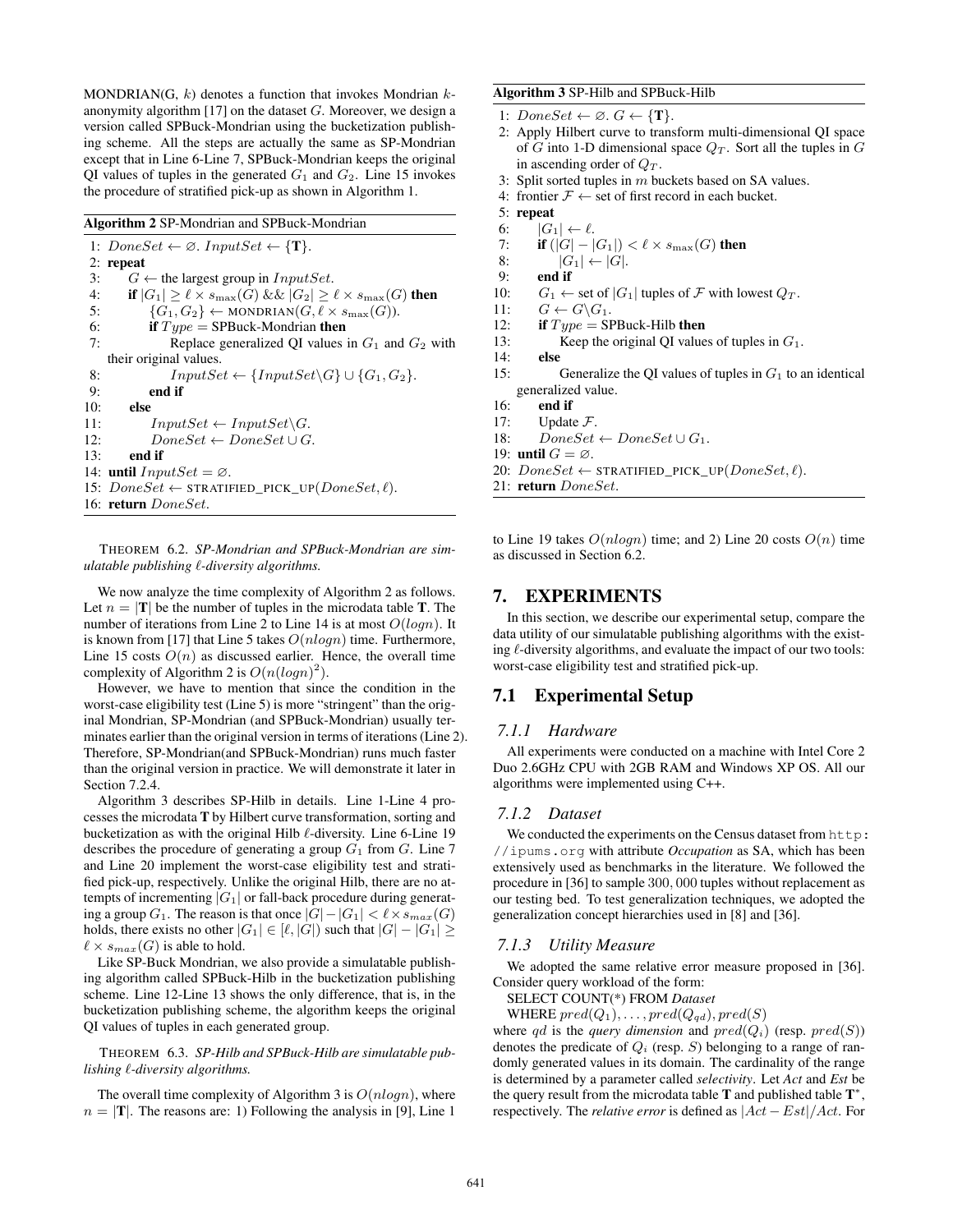



Figure 3: SP-Mondrian & SP-Hilb, vary qi **ØMondrian ■ SP-Mondrian ■ Hilb ■ SP-Hilb** 2.50E+00 2.00E+00 relative error **relative error** 1.50E+00 1.00E+00 5.00E-01 0.00E+00 2345 **query dimension**

Figure 4: SP-Mondrian & SP-Hilb, vary qd **Z** Mondrian SP-Mondrian Hilb SP-Hilb 4.50E+00 4.00E+00 3.50E+00 relative error **relative error** 3.00E+00 2.50E+00 2.00E+00 1.50E+00 1.00E+00 5.00E-01 0.00E+00 1 2 3 4 5 6 7 8 9 10 **selectivity (%)**



Figure 6: SPBuck-Mondrian & SPBuck-Hilb, vary  $\ell$ 





Figure 8: SPBuck-Mondrian & SPBuck-Hilb, vary qd **Z** Anatomy SPBuck-Mondrian SPBuck-Hilb









Figure 11: Time performance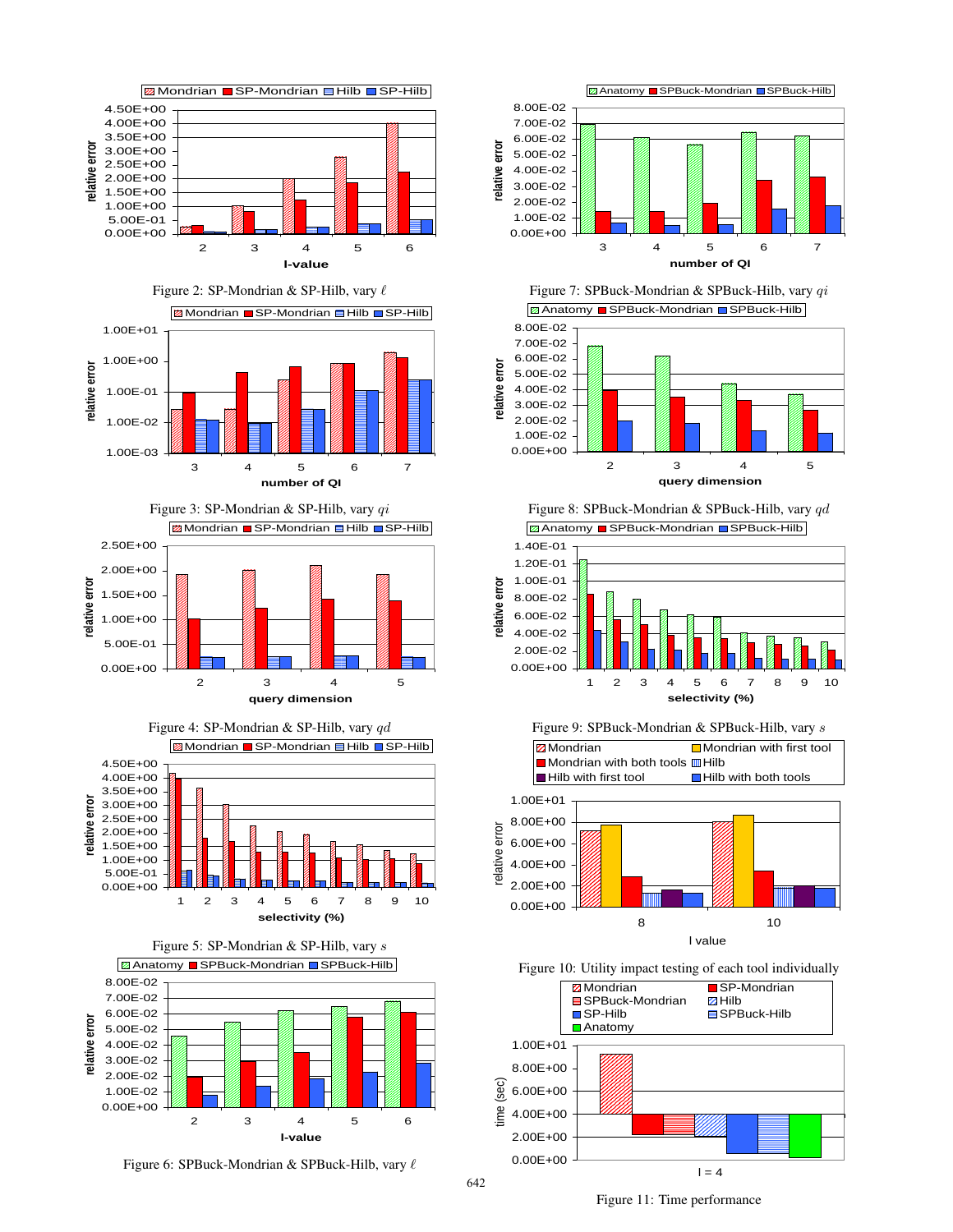each set of experiments, we ran a workload of 10000 queries, and calculated the average relative error as the utility measure.

# 7.2 Evaluation of SP-Mondrian and SP-Hilb

We first evaluate our simulatable algorithms: SP-Mondrian and SP-Hilb against the original Mondrian [18] and Hilb [9]. For the fairness of comparison, we adapt SP-Mondrian and SP-Hilb into bucketization scheme as discussed in Section 6.3, and compare them with the existing simulatable publishing algorithm Anatomy [36]. We then demonstrate the effect of our two generic tools: worst-case eligibility test and stratified pick-up individually. Finally, we test the efficiency. Note that we did not compare with MASK [34] because the authors' implementation http://www. cse.ust.hk/~raywong/code/cred.zip does not address the case when all the SA values are sensitive.

#### *7.2.1 Utility Comparison with Mondrian and Hilb*

We fix the number of QI  $qi = 7$ , query dimension  $qd = 3$ , selectivity  $s = 5\%$ . Figure 2 illustrates the utility of SP-Mondrian and SP-Hilb when varying  $\ell$  value. It shows that both SP-Hilb and SP-Mondrian are not only able to eliminate the algorithm-based disclosure by worst-case eligibility testing, but also able to attain via stratified pick-up comparable or even better utility against Hilb, and Mondrian respectively.

We now set  $\ell = 4$ , and vary qi from 3 to 7. Figure 3 shows the impact of  $qi$  on the utility. As we see, SP-Hilb provides comparable utility with Hilb in all the cases. Whereas, when  $qi < 5$ , SP-Mondrian achieves less accuracy than Mondrian. Nonetheless, the accuracy difference is decreasing when  $qi$  increases. This is because Mondrian tends to generate larger groups when there are more QI attributes. This makes the utility improvement by stratified pick-up in SP-Mondrian more significant.

Figure 4 examines the utility of SP-Mondrian and SP-Hilb when query dimension qd ranges from 2 to 5, and  $\ell = 4$ ,  $qi = 7$ ,  $sel = 5\%$ . Figure 5 investigates the effect of selectivity sel on the utility when  $\ell = 4$ ,  $qi = 7$ ,  $qd = 3$ . One can see in both two figures that SP-Mondrian and SP-Hilb maintain comparable or significantly better utility (in the case of SP-Mondrian).

#### *7.2.2 Utility Comparison with Anatomy*

We now performed the evaluation on the bucketization publishing scheme, where SPBuck-Mondrian and SPBuck-Hilb were compared against Anatomy [36]. Recall that since Anatomy also satisfies simulatable publishing, the objective of adapting SP-Mondrian and SP-Hilb into SPBuck-Mondrian and SPBuck-Hilb is to provide better utility by taking into account QI-locality information. Using the same parameter settings as the previous generalization case, we conducted experiments as shown from Figures 6 to 9. As expected, both SPBuck-Mondrian and SPBuck-Hilb significantly outperform Anatomy in terms of utility.

## *7.2.3 Effects of Worst-case Eligibility Test and Stratified Pick-up*

We previously integrated both tools: worst-case eligibility test and stratified pick-up. Now, we demonstrated the effect on utility of each tool separately. We set  $qi = 7$ ,  $qd = 3$ ,  $sel = 5\%$ , and tested the cases when  $\ell = 8$  and  $\ell = 10$ . The reason why we chose higher  $\ell$  values is only for the ease of illustration, because SP-Hilb achieves almost the same query accuracy as Hilb when  $\ell \le 7$ .

To show the effect of our first tool (i.e., worst-case eligibility test), we tested in Figure 10 two simulatable publishing algorithms, which were adapted from Mondrian and Hilb via integrating only the first tool (i.e., without stratified pick-up). We compared them against the original Mondrian and Hilb. As expected, both adapted algorithms achieves less utility than Mondrian and Hilb, respectively, which is the cost of eliminating algorithm-based disclosure.

To show the effect of our second tool (i.e., stratified pick-up), we compared algorithms integrated with both tools (i.e., worst-case eligibility test and stratified pick-up) against the previously developed algorithms with only the first tool. As we can see from Figure 10, stratified pick-up improves the utility, leading to comparable or even better utility than Hilb and Mondrian, respectively.

## *7.2.4 Time Performance*

Figure 11 depicts the running time of Mondrian, SP-Mondrian, SPBuck-Mondrian, Hilb, SP-Hilb, SPBuck-Hilb and Anatomy when we set  $\ell$  to 4. As expected, SP-Mondrian costs the same time as SPBuck-Mondrian and it is the same case between SP-Hilb and SPBuck-Hilb. SP-Mondrian/SPBuck-Mondrian runs much faster than the original Mondrian because, as we mentioned in Section 6, worst-case eligibility test usually leads to earlier termination than their original algorithms. Besides, recall Section 6 that the time complexity of SP-Hilb/SPBuck-Hilb is lower than Mondrian and SP-Mondrian/SPBuck-Mondrian, but higher than Anatomy. Therefore, SP-Hilb/SPBuck-Hilb is running faster than Mondrian and SP-Mondrian/SPBuck-Mondrian, but slower than Anatomy.

# 8. RELATED WORK

Since the introduction of k-anonymity [32] and  $\ell$ -diversity [26], various privacy models have been proposed including  $(\alpha, k)$ -anonymity [35], personalized privacy [37], t-closeness [20],  $(k, e)$ -anonymity [42],  $(\epsilon, m)$ -anonymity [19], etc. To achieve these privacy models, researchers studied numerous data publishing algorithms [1–3, 8– 12, 14, 16–18, 28, 30, 35, 36, 39, 42].

Orthogonal to the study mentioned above, there has been a large body of works on addressing the threats from external knowledge held by adversaries. [4, 6, 22, 27] considered the knowledge about an individual or relationship between individuals. [33] studied the presence of corruption. [21] studied the negative association rule. [29, 31] studied the privacy disclosure from learning whether a certain individual is present in the database or not.

Differential privacy proposed in [7] is able to eliminate algorithmbased disclosure by providing a new privacy model and developing a corresponding algorithm. [41] defined another new privacy model called p-safety to address the problem. Orthogonal to their work, the focus of our paper as mentioned in our introduction part is to develop generic tools to adapt the existing data publishing algorithms, such that these algorithms can be immune from algorithm-based disclosure.

[34] also studied the problem of algorithm-based disclosure by providing a new privacy model  $m$ -confidentiality and designing a new algorithm MASK to achieve it. However, we have shown in Section 2.2 that the MASK algorithm in [34] is still vulnerable to algorithm-based disclosure.

# 9. CONCLUSION

This paper addressed the problem of algorithm-based disclosure in privacy-preserving data publishing. We proposed a novel privacy model ASP to define the space of algorithm-based disclosure. Two necessary conditions and one sufficient condition of ASP were given as a tool to determine the vulnerabilities of existing algorithms. To eliminate algorithm-based disclosure, we proposed two generic tools for revising their design, and used them to generate two  $\ell$ -diversity algorithms: SP-Mondrian and SP-Hilb by adapting the existing Mondrian and Hilb algorithms, respectively. We conducted extensive experiments to demonstrate the efficiency and utility of our algorithms.